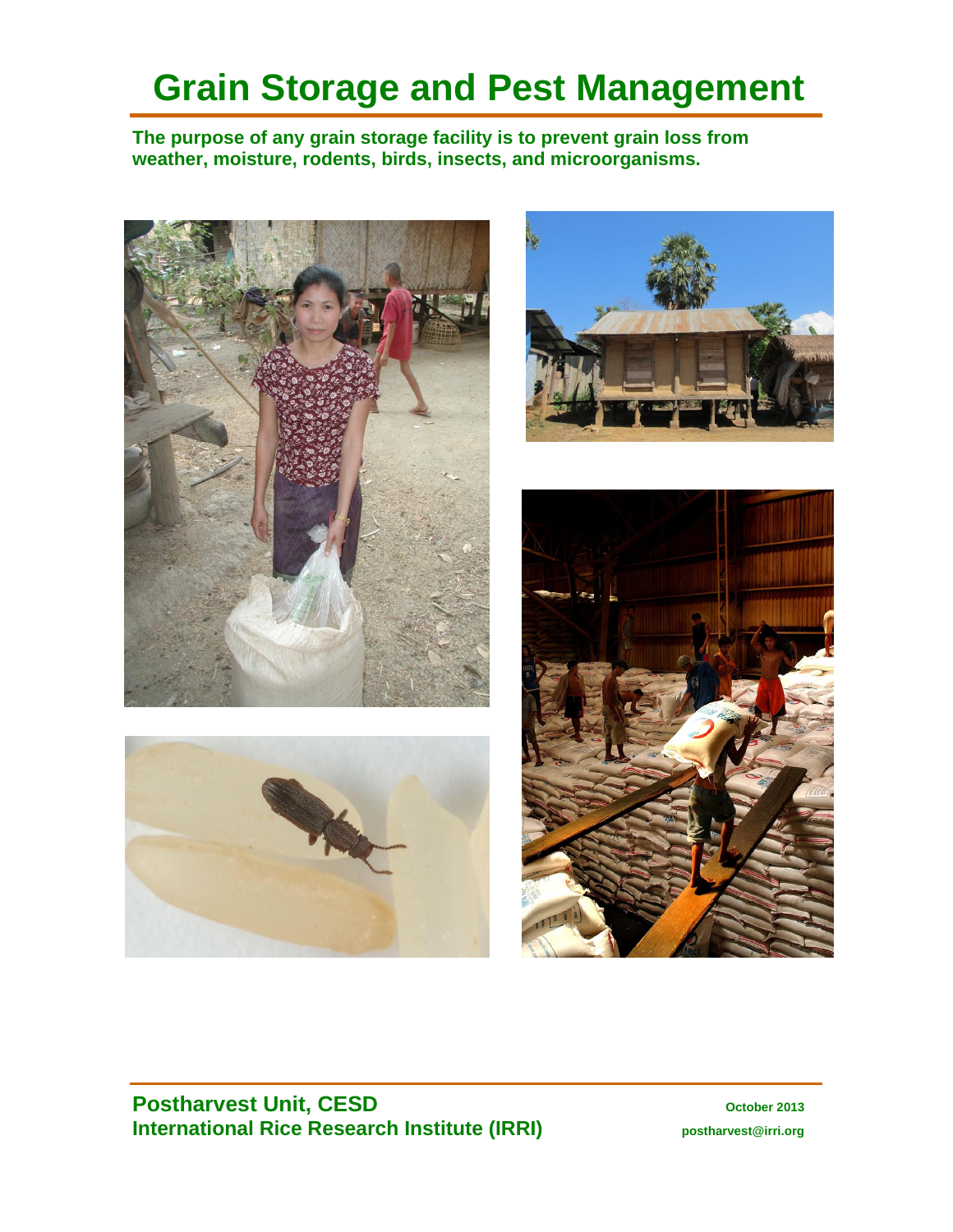| $\mathbf 1$    |     |  |
|----------------|-----|--|
| $\overline{2}$ |     |  |
| $\mathbf{3}$   |     |  |
|                | 3.1 |  |
|                |     |  |
|                |     |  |
| 4              |     |  |
| 5.             |     |  |
| 6              |     |  |
|                | 6.1 |  |
|                |     |  |
|                | 6.3 |  |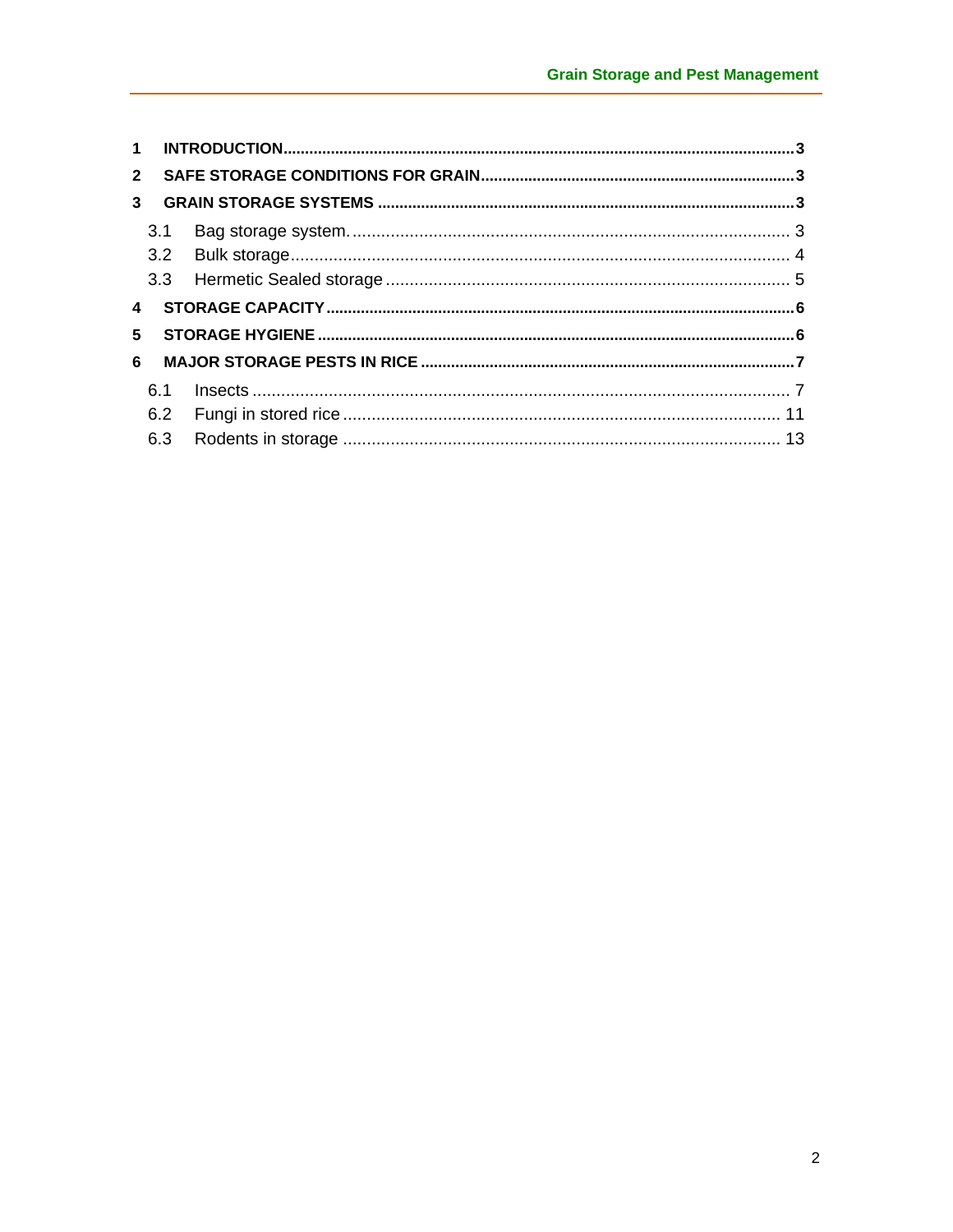# **1 Introduction**

The purpose of any grain storage facility is to prevent grain loss from weather, moisture, rodents, birds, insects, and microorganisms. Rice storage facilities take many forms depending on the quantity of grain to be stored, the purpose of storage, and the location of the store. In general, it is recommended that rice for food purposes be stored in paddy form rather than milled rice as the husk provides some protection against insects and helps prevent quality deterioration. However, when rice can be stored as brown rice, 20% less storage capacity will be needed

The requirements for a good storage system include:

- Prevention of moisture re-entering the grain after drying
- Protection from insects, rodents and birds
- Ease of loading and unloading.
- Efficient use of space
- Ease of maintenance and management.

Rice grain is hygroscopic and in open storage systems the grain moisture content will eventually equilibrate with the surrounding air. High relative humidity and high temperatures contribute to high equilibrium or final moisture content. In many tropical countries, the equilibrium moisture content is above safe storage moisture levels.

# **2 Safe storage conditions for grain**

Safe storage of rice for longer periods is possible if three conditions are met:

- Grain is maintained at moisture levels of 14% or less and seed is stored at 12% or less
- Grain is protected from insects, rodents and birds
- Grain is protected from re-wetting by rain or imbibing moisture from the surrounding air.

The longer the grain needs to be stored, the lower the required moisture content will need to be. Grain and seed stored at moisture contents above 14% may experience the growth of molds, rapid loss of viability and a reduction in eating quality. The following table shows the 'safe' moisture content required for different storage periods.

| Storage period           | <b>Required moisture</b><br>content for safe<br>storage | <b>Potential problems</b>                                                        |  |  |
|--------------------------|---------------------------------------------------------|----------------------------------------------------------------------------------|--|--|
| Weeks to a few<br>months | $13 - 14$                                               | Molds, discoloration, respiration loss,<br>re-wetting if stored at high humidity |  |  |
| 8 to 12 months           | 12-13%                                                  | Insect damage                                                                    |  |  |
| More than 1 year         | 9 % or less                                             | Loss of viability                                                                |  |  |

A rule of thumb for seed is that the life of the seed will be halved for every 1% increase in moisture content or a  $5^{\circ}$ C increase in storage temperature.

# **3 Grain Storage systems**

Grain storage systems can be classified as either bag or bulk.

#### **3.1 Bag storage system.**

In most parts of Asia grain is stored in 40-80kg bags made from either jute or woven plastic. Depending on the size of storage, these bags are normally formed into a stack.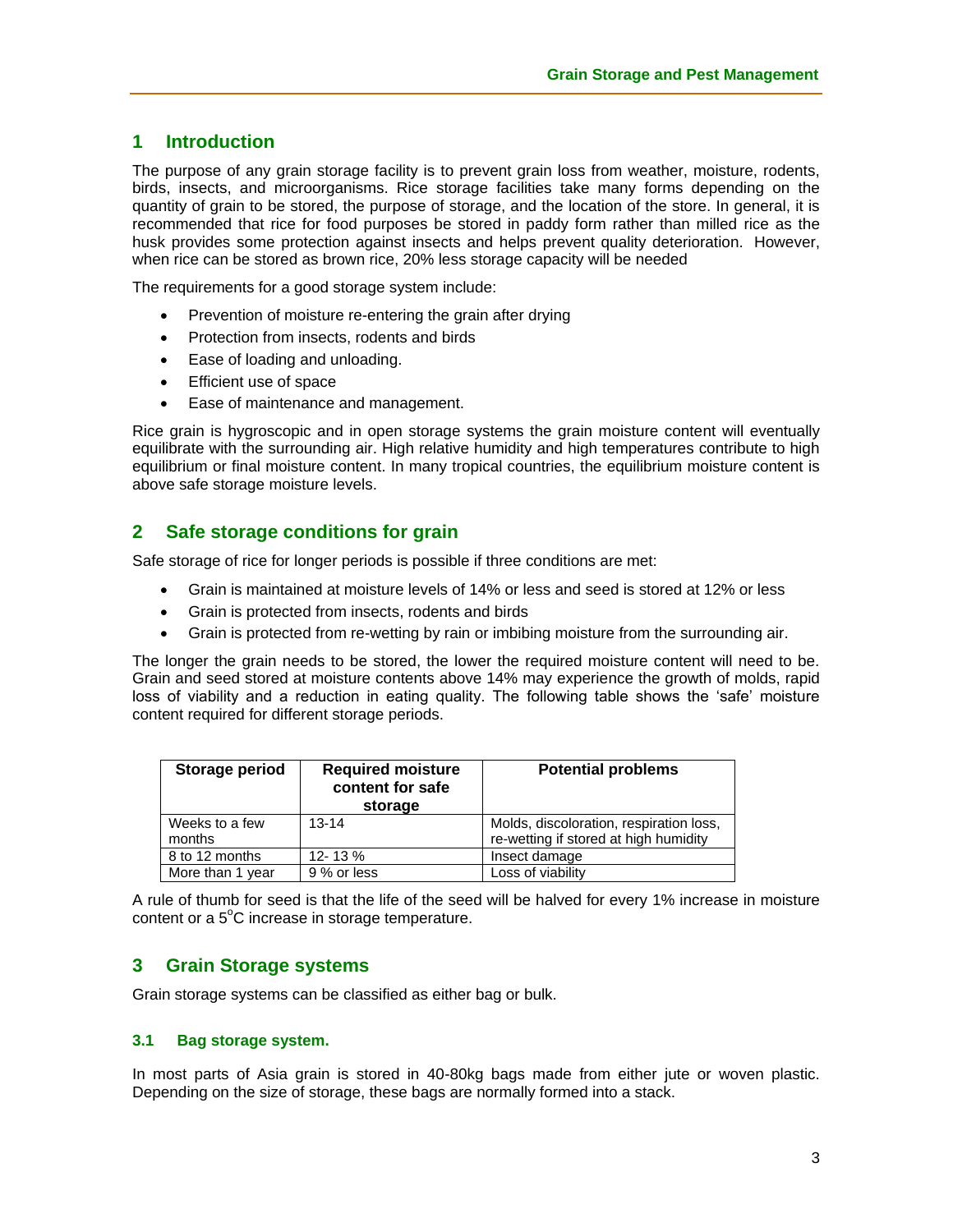

Figure 1: Most of the rice in Southeast Asia is stored in bags in on farm and in the industry

When using bag storage consideration needs to be given to the following:

- Jute bags should not be stacked higher than 4m and plastic bags 3m. Plastic bags are more slippery and the stacks will be less stable
- Bags should be stacked under cover e.g. under a roof, in a shed or granary or under water proof tarpaulins
- A one meter gap should be left between and around stacks and 1.5 meters clearance between the top of the stack and the roof
- Bags should be stacked on pallets or on an above ground structure to avoid the possibility of absorbing moisture from the floor.
- Bags should **not** be stacked on a bed of rice husks or bags filled with rice husks, as these are difficult to keep free from insect infestation.
- Bags should be stacked so that fumigation can be undertaken easily. The dimensions of the stacks should be set to facilitate sealing with a single fumigation sheet.
- The efficiency of bag storage can be improved if a plastic liner bag is used inside the existing storage bag especially for seed and milled rice

Some farmers use bag storage in outside granaries, which have been constructed from timber or mud/cement or large woven bamboo or palm leaves.

# **3.2 Bulk storage**

At farm level grain is often stored in bulk in small outside granaries or in woven baskets or containers made from wood, metal or concrete, which are located under or inside the house. These storages vary in capacity from 200-1000kg. Losses from insects, rodents, birds and moisture uptake are usually high in traditional bulk storage systems.



Figure 2: Bamboo basket (left) and wooden granary (center) for farm level storage. Inside the granaries storage often lead to high losses (right)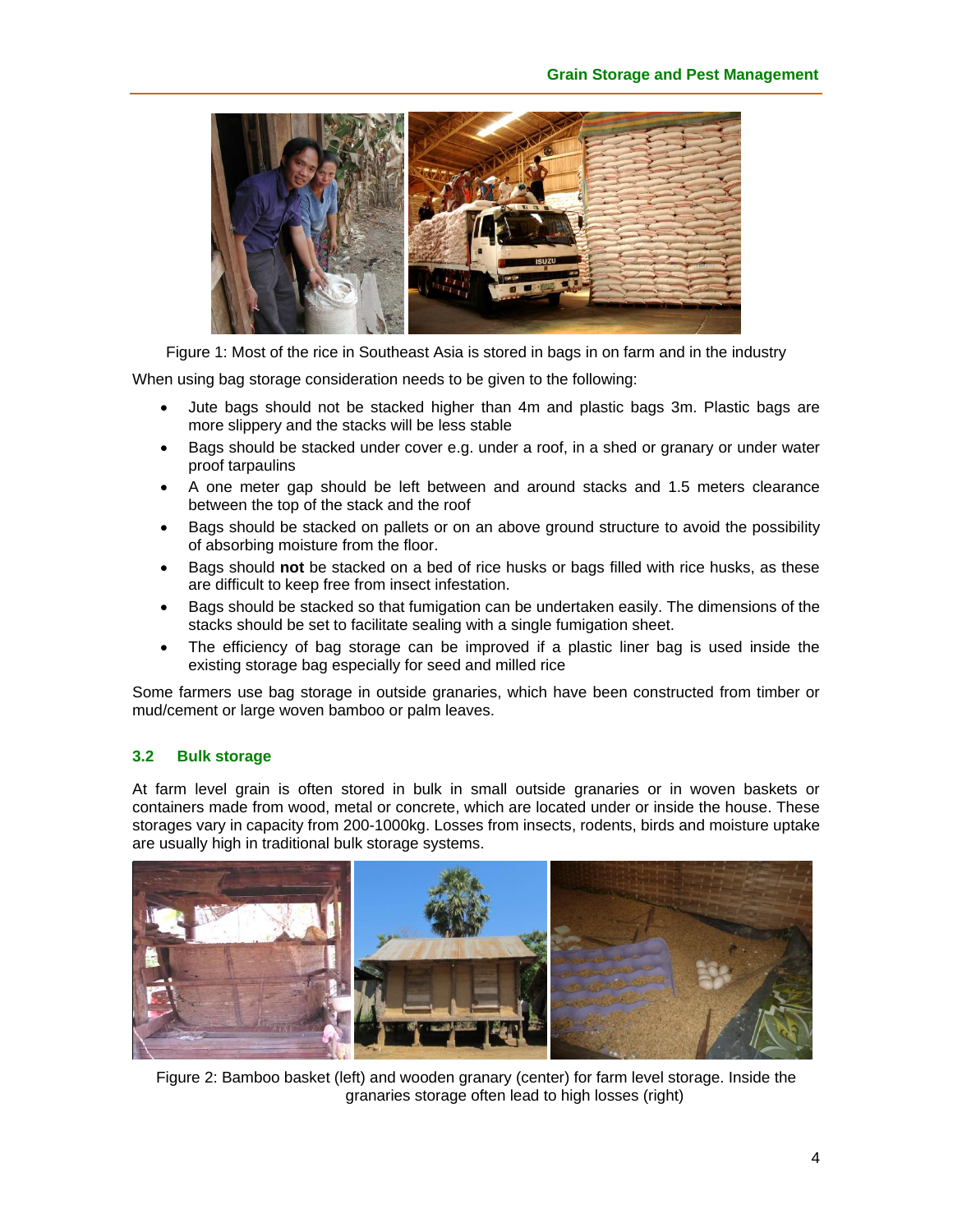The large export mills and collection houses sometimes use metal or concrete silos. These silos range in size from 20 to 2,000 ton capacity. Silos have the advantage that they can be more easily sealed for fumigation and less grain is spilt or wasted. While bulk storage warehouses are not very common in Asia some can be found at the commercial sector e.g. in Thailand and Myanmar.



Figure 3: Steel silos are not commonly used in the tropics because of condensation problems with high moisture grains; few millers and traders have warehouses for bulk storage (right)

## **3.3 Hermetic Sealed storage**

Sealed or hermetic storage systems are a very effective means of controlling grain moisture content and insect activity for grain stored in tropical regions. By placing an airtight barrier between the grain and the outside atmosphere the moisture content of the stored grain will remain the same as when the storage was sealed. The moisture content of the grain will then determine the relative humidity level inside the storage unit. Respiration by the grain and insects inside the storage, change the inter-granular atmosphere by consuming oxygen and expiring carbon dioxide. Depending on the number of insects, and type and size of the system, oxygen levels will be reduced from 21% to less than 10% within a short period of time. At oxygen levels below 10%, insects are curtailed and the viability of seed doubled i.e. from 6-12months



Figure 4: Hermetic storage systems made from locally available containers (left); the hermetic IRRI Super bag for 50kg (center); and a hermetic Cocoon™ with 5t capacity (right)

Sealed storage containers come in all shapes and sizes. They may range from a small plastic container, a sealed 200-liter drum to the more complex and costly sealed plastic commercial storage units. Recent technological advances in plastic manufacturing have led to the development of PVC liners that provide the required durability to climate, gas permeability and physical properties that enable airtight storage for extended periods of time.

For storage of small seed lots a variety of plastic bags or packages can be used. Different types of plastic have different resistance against transmission of water vapor. Glass jars, hard PVC or bags containing aluminum liners or a gas barrier will provide the best protection against moisture re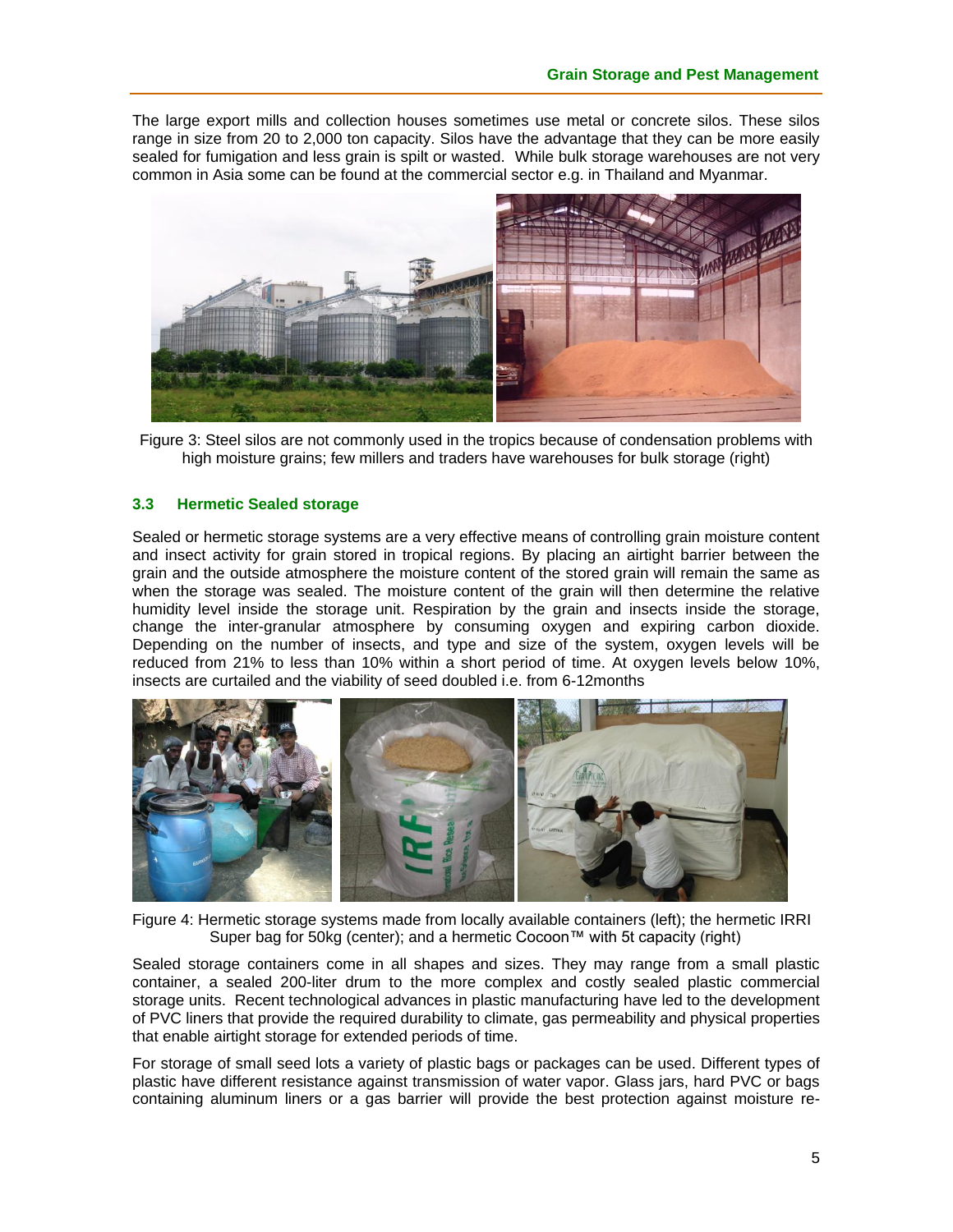entry. Polypropylene or polyethylene bags are the next best choice. Paper bags or flexible PVC bags for long-term storage of seed is not advisable.

# **4 Storage capacity**

Different grains and components of grain have different weights. The following Table gives the approximate weight and volume for paddy rice and its milled components.

|                     | Bulk (kg/m <sup>3</sup> ) | Bag (bags/ton) | Weight per bag   |
|---------------------|---------------------------|----------------|------------------|
| Paddy or rough rice | 600-650                   | $13 - 20$      | 50-80 kg         |
| White rice          | 850-900                   | $20 - 25$      | 40-50kg          |
| Bran or meal        | 550-600                   | 20             | 50 <sub>kg</sub> |
| Husk                | 120-140                   |                |                  |

To determine the storage capacity for different types of storages the following equations may help

- Square or rectangular bin: Volume = (length x width x height) x bulk density ( $kg/m<sup>3</sup>$ )
- Tower silo with flat bottom: Volume =  $(22/7 \times \text{radius } x \text{ height}) \times \text{bulk density } (kg/m^3)$
- Tower silo with cone bottom: Total volume = Volume cylinder + volume of cone Total volume=  $(22/7 \times \text{radius } x \text{ height}) \times \text{bulk density } (kg/m^3) + (1/3 (22/7 \times \text{height})) \times \text{bulk}$ density (kg/m<sup>3</sup>)
- Grain pile on a pad: Volume (length x width x 0.73 (grain coefficient))

In many storage devices allowances must be made for the angle of repose of grain (angle on the top of the grain stack). The angle of repose for rice, which is allowed to freely fall into a pile, is approximately 36 degrees.

# **5 Storage Hygiene**

Good hygiene in the grain store or storage depot is important in maintaining grain and seed quality. Guidelines for hygiene in the grain store include:

- Keep storage areas clean. This means sweeping the floor, removing cobwebs and dust, and collecting and removing any grain spills.
- Clean storage rooms after they are emptied and this may include spraying walls, crevices and wooden pallets with an insecticide before using them again
- Placing rat-traps and barriers in drying and storage areas. Cats deter and help control rats and mice
- Inspect storage room regularly to keep it vermin proof.
- Inspect the stored seeds once a week for signs of insect infestation. When necessary and only under the direction of a trained pest control technician, the storage room or the seed stock may be sealed with tarpaulin and treated with a fumigants.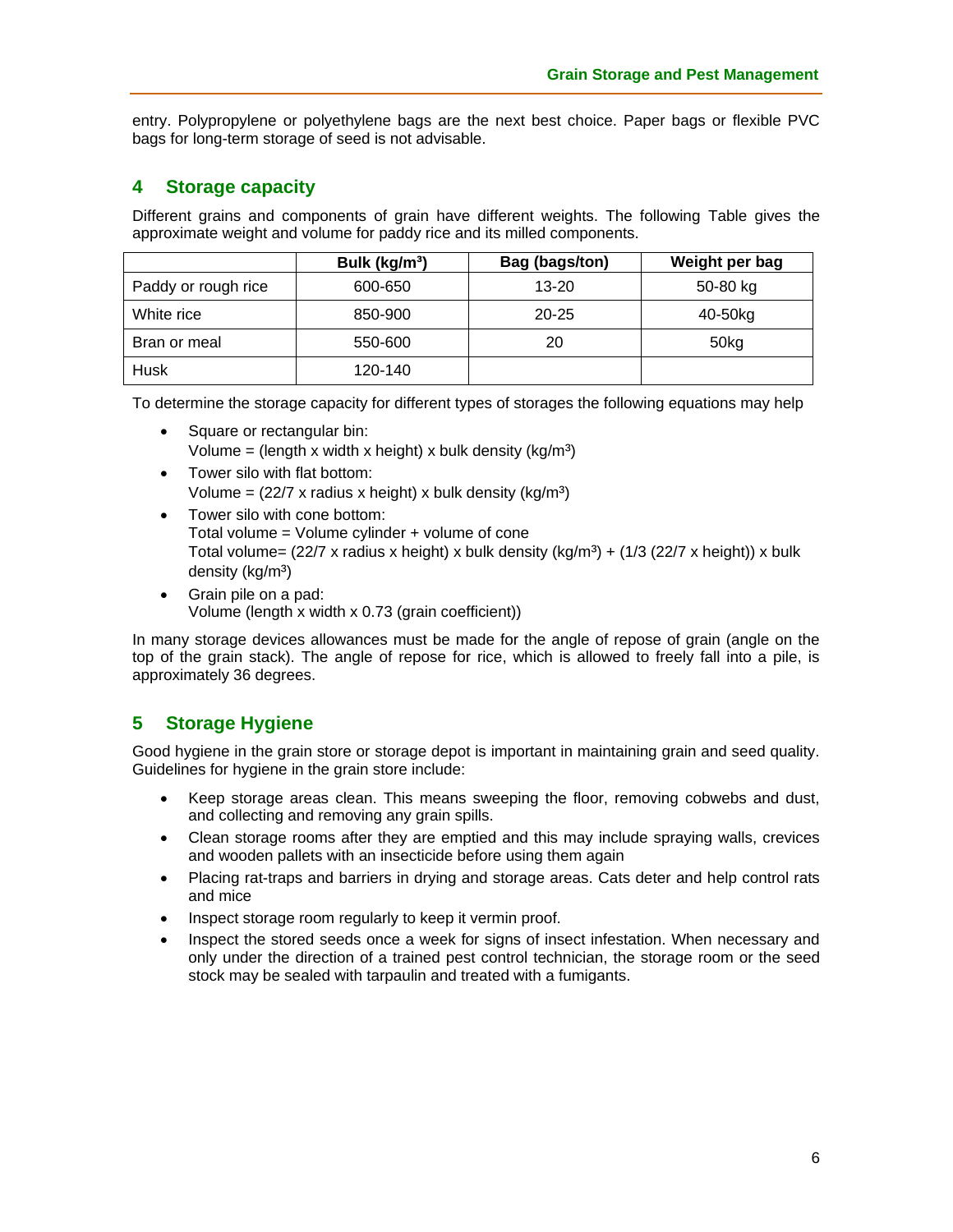# **6 Major Storage Pests in Rice**

Rice storage pests include insects, pathogens, rodents and birds. These pests cause losses through a combination of feeding, spoiling and contamination of both paddy and milled grain.

#### **6.1 Insects**

#### **Environment**

Each insect species has its own optimum temperature and moisture range conditions for development as well as a preferred feeding habit.

The optimum temperatures for most insect species range between 25 and 32°C. At temperatures below 14°C and above 42°C, the rate of development is reduced and most storage pests will die at temperatures below 5°C and above 45°C.

The optimum relative humidity for most species is around 70%, with the minimum 25 - 40% and the maximum 80 - 100%. Very few species are able to survive in extremely dry conditions.

Under good conditions, the duration of the development cycle from egg to adult is 18 - 25 days for beetles and 28 - 35 days for moths. In unfavorable conditions, this period may be extended to several months.

Insect activity and fertility are also affected by the change in light. Moths are most active at dawn and at dusk. Inspections to check and control flying insects are best made at these times. Artificial light can help to reduce the movement and fertility of moths. Most storage pests are able to penetrate a stack of bags more quickly and thoroughly than bulk grain because of the gaps between the bags. The size, the surface texture and nutrients in the grain also influence the ability of the pest to attack the grain

#### **Insect Species**

While many different species of insects are found in rice only a few are major pests. Insects in stored rice can be classified as either primary or secondary insects.

Primary Insects: These are insects whose larvae feed entirely within the kernels of the grain. These include the rice weevil, angoumois grain moth and lesser grain borer.

*Rice Weevil (Sitophilos oryzae (Linnaeus))*: Adults and larvae feed on a wide variety of grains and a female can deposit up to 150 eggs. A single egg is laid in each grain after boring a hole inside. The egg stays in the grain until it becomes an adult, and this completely damages the grain. The life cycle takes approximately 35 days under good conditions such as 28 °C and 70% relative humidity.





*Angoumois Grain Moth* 

*(Sitatroga cerealella (Olivier)):* Eggs are laid on or the near grain. The white larvae bore into the kernels of the grain and feed on the inside. When the larvae mature they eat their way to the outer portion of the grain, leaving only a thin layer of the outer seed coat intact. Pupation takes place just under the seed coat. When the adult emerges from the grain, it pushes aside the thin layer of seed coat leaving a small trap door covering its exit point from the kernel. They infest only the surface layer of bulk-stored grain, as adults are unable to penetrate deeply.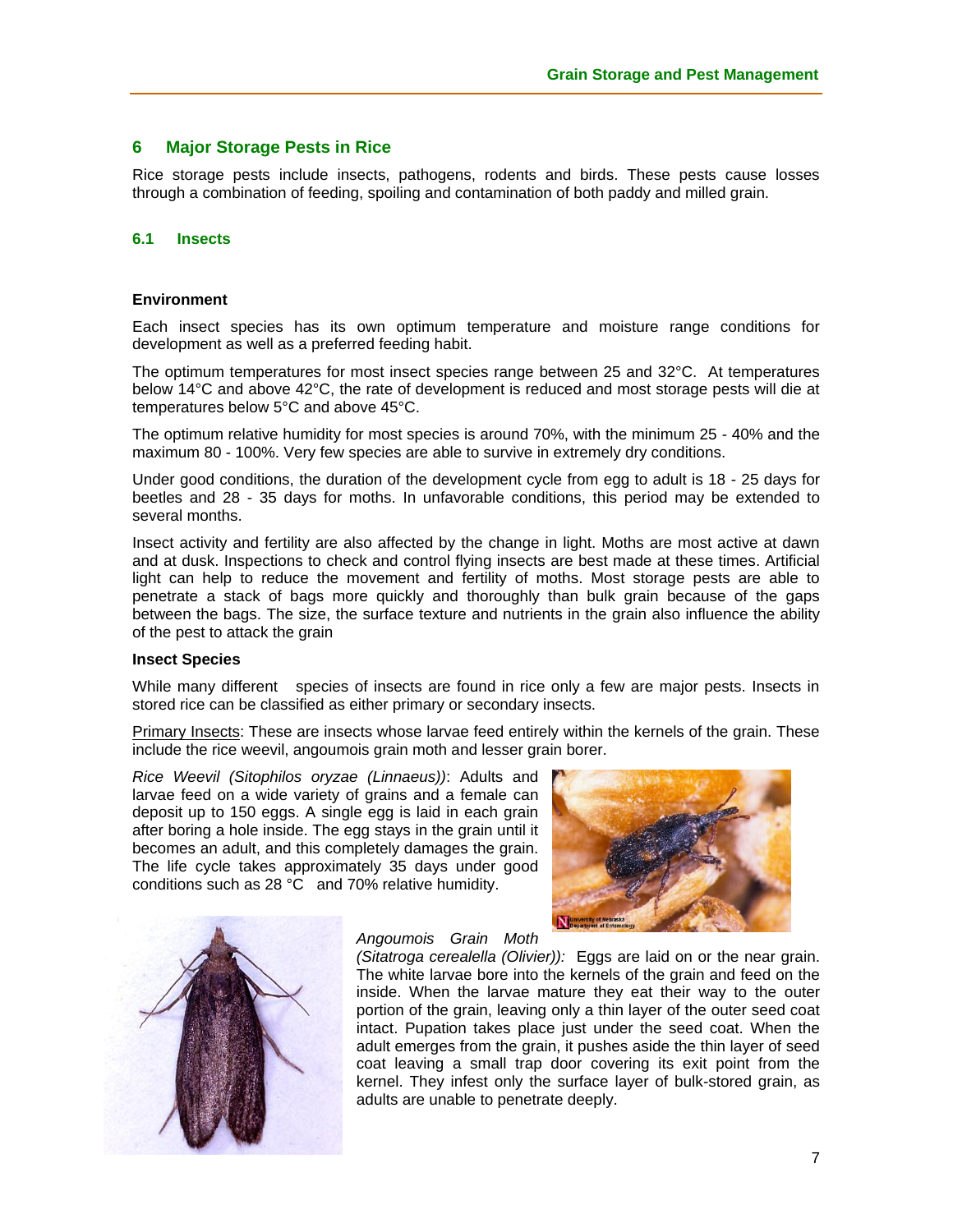# **Grain Storage and Pest Management**

*Lesser Grain Borer (Rhyzopertha dominica (Fabricus)):* The eggs are laid in the grain mass and the larvae may enter the kernels and develop within or they may feed externally in the flour-like dust that accumulates from the feeding of the adults and other larvae. The optimum temperature for reproduction is 34°C and the optimal relative humidity is 60 -70% Females lay 300 – 500 eggs and the life cycle lasts 20 - 84 days

Secondary Insects are insects that feed from the outside of the grain even though they may chew

through the outer coat and devour the inside. Two of the more prevalent secondary insects are the Saw-toothed Grain Beetle and the Rust-red flour beetle

*Saw-toothed Grain Beetle (Oryzaephilus surinamensis (Linnaeus)):* Eggs are usually laid, either singly or in small masses in a crevice in the grain but in products such as flour they are laid freely.

*Rust-red flour beetle (Tribolium castaneum):* The red flour beetles primarily attacks milled grain products. Both adults and larvae feed only on the grain dust and broken kernels and do not attack the undamaged whole kernels. Infestation leads to persistent and disagreeable odors of the rice. The optimum temperature for reproduction is 35°C and a relative humidity of 75%. The red flour beetle can lay up to 500 eggs and has a life cycle of 20 days under optimum conditions

## **Management of storage insects**

The management of stored grain pests should be done in a sequential and integrated manner. An effective pest control system involves

- Harvesting, drying and storage of clean dry grain
- Disinfecting the storage system and
- Controlling or preventing pest infestation during the storage period.

# *Harvesting, drying and storage*

Grain must be dried to at least 14% moisture (wet basis) and seed grain should be dried to12% moisture before storage. Grain needs to be harvested and dried so that it will not cause cracking of the grain, as cracked grains are easier for insects to infest.

This requires:

- Harvesting and threshing at the correct stage of maturity (20-25% moisture content)
- Drying the grain at a rate and temperature that will not damage the grain. The first stage of drying from 25% moisture to 18% can be done at high temperatures e.g. above 50-60 $^{\circ}$ C. After this the grain needs tempering or cooling for at least 4 hours. Drying from 18% to 14% moisture should be much slower and the temperature should not exceed  $42^{\circ}$ C.
- When sun drying, the grain should be spread in thin layers, 2-4cm. Turn or stir the grains for at least once an hour; better if every 30 minutes. When sun-drying seed, the grain should be turned more often and not exposed to temperatures above  $42^{\circ}$ C. If high temperatures occur the seed should be dried in the shade.

New grain should not be stored near older grain unless all insects have been eliminated from the older grain. It is preferable to store grain as paddy or rough rice as this is less susceptible to insect



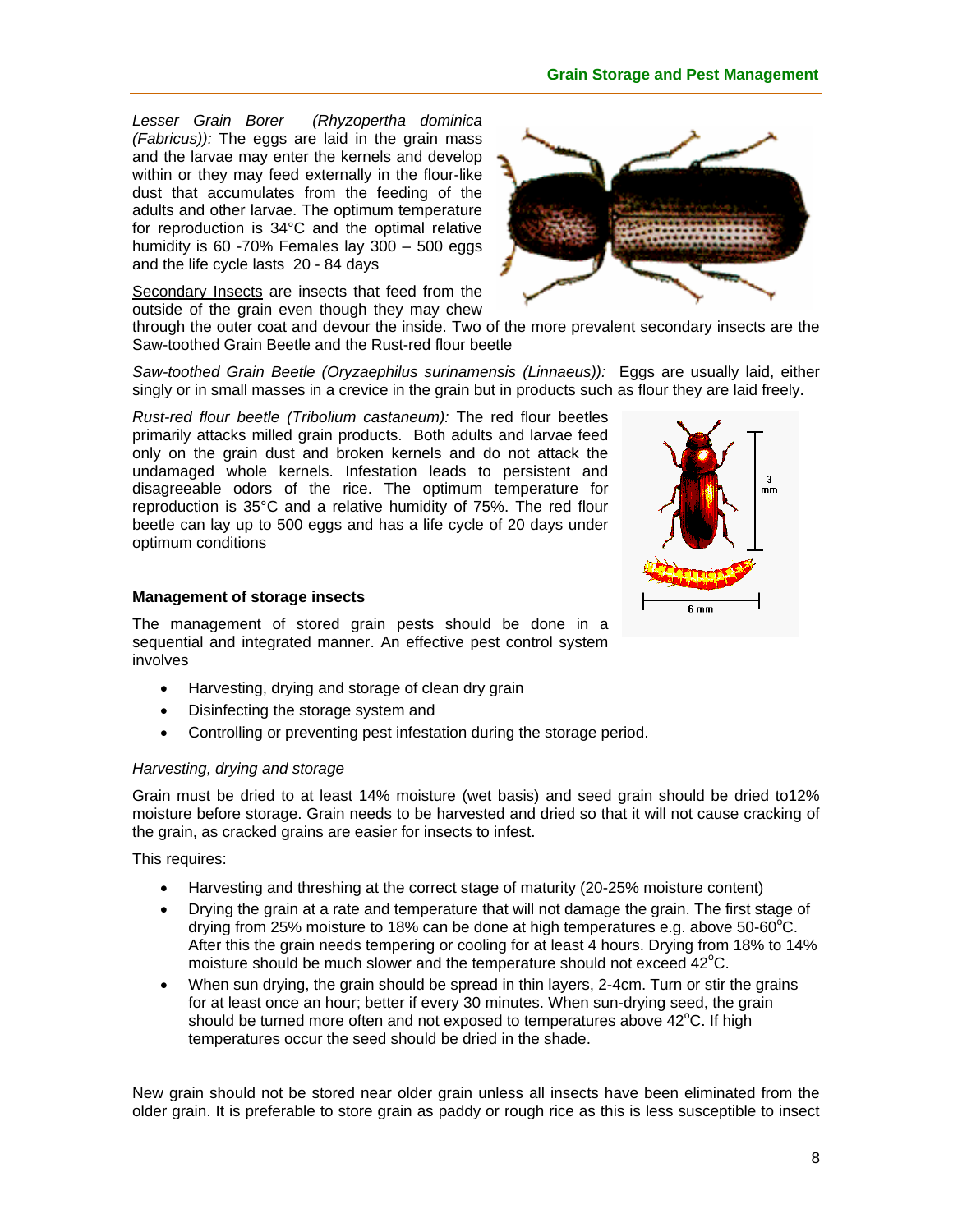attack than milled rice. Parboiled rice is also less susceptible to damage than raw rice.

Grain stores must have a damp proof floor and have waterproof walls and roof. It is preferable to be able to seal the storage so fumigation is possible should the need arise. Sealing the storage also helps exclude rodents and birds. Where grain is to be stored in bags, the bags should be stacked on pallets at least 50cm away from the walls. Hermetic storage systems have proved to be an effective means of storing grain. By having a sealed atmosphere the insects utilize the  $O<sub>2</sub>$ , expire  $CO<sub>2</sub>$  and eventually die through suffocation and dehydration. This will occur within 5-10 days depending on the level of insect infestation. Other benefits of a hermetic system are that the moisture content of the grain and storage environment remains constant, and the sealed system reduces the chance of damage by rodents and bird.

#### *Disinfesting the storage system*

Disinfestations require a systematic and thorough cleaning of all sources of infestation before storage. Old grain residues in the storehouses, grain bins, harvesting and threshing equipment should be treated, removed or destroyed.

Storage containers, structures and equipment can be treated with:

- Malathion (50EC) at 5ml/20l of water  $@20$ ml/m<sup>2</sup>
- Fenitrothion (50EC) at 5ml/l water  $@20$ ml/m<sup>2</sup>
- Deltamethrin (2.5% WP) at 1.5g/l water @20ml/m<sup>2</sup>

If thorough cleaning of containers is not possible, the containers may need to be sealed and fumigated with phosphine. All second hand bags should be examined and where necessary treated with either a fumigant, insecticide or dipped in boiling water. Solutions of Malathion (50EC) and Fenitrothion (50EC) at 5ml/20l of water and Deltamethrin (2.5% WP) at 1.5g/l water @20ml/m2 can be used for dipping the bags.

#### *Controlling infestations within the grain*

Consumers are increasingly demanding grain that is free from live insects and free from chemical residues caused by controlling pests. While many chemical sprays are registered for rice, some markets will not accept grain treated with these registered chemicals. Farmers should always check with buyers to ensure that the pest control methods intended for use will be acceptable.

The first step in controlling any infestation is to determine the level of infestation and then select an appropriate method for control. All storage should be checked, preferably every fortnight, and at least monthly. Random samples need to taken from all grain and tested for infestation. If there are more than 4 insects per kg some form of treatment is required. A simple rule of thumb for the number of bags to be sampled is to use the square root of the lot size. For example if there are 100 bags in the lot, samples should be taken from 10 bags.

#### Grain treatments

It is not recommended to use synthetic insecticides with rice that is for consumption. Only chemicals registered for direct application to rice grain should be used and these should be applied according to the label.

*Malathion* is a widely used chemical and is toxic to insects if it comes into direct contact with the pest. Malathion is considered one of the safest organophosphate insecticides as it is not highly toxic to humans or pets, and breaks down fast under tropical conditions. Malathion will not penetrate piles of grain. Although it is not usually recommended, it is still legal to treat grain with Malathion at 8 parts per million concentrations. As a grain treatment Malathion is applied at the time grain is stored. Treated grain should not be sold for at least 7 days nor eaten within 60 days of treatment. Safety precautions must be observed when applying Malathion or any other chemical.

#### Fumigation

Fumigants are effective against storage pests because as gases they can reach the pests in the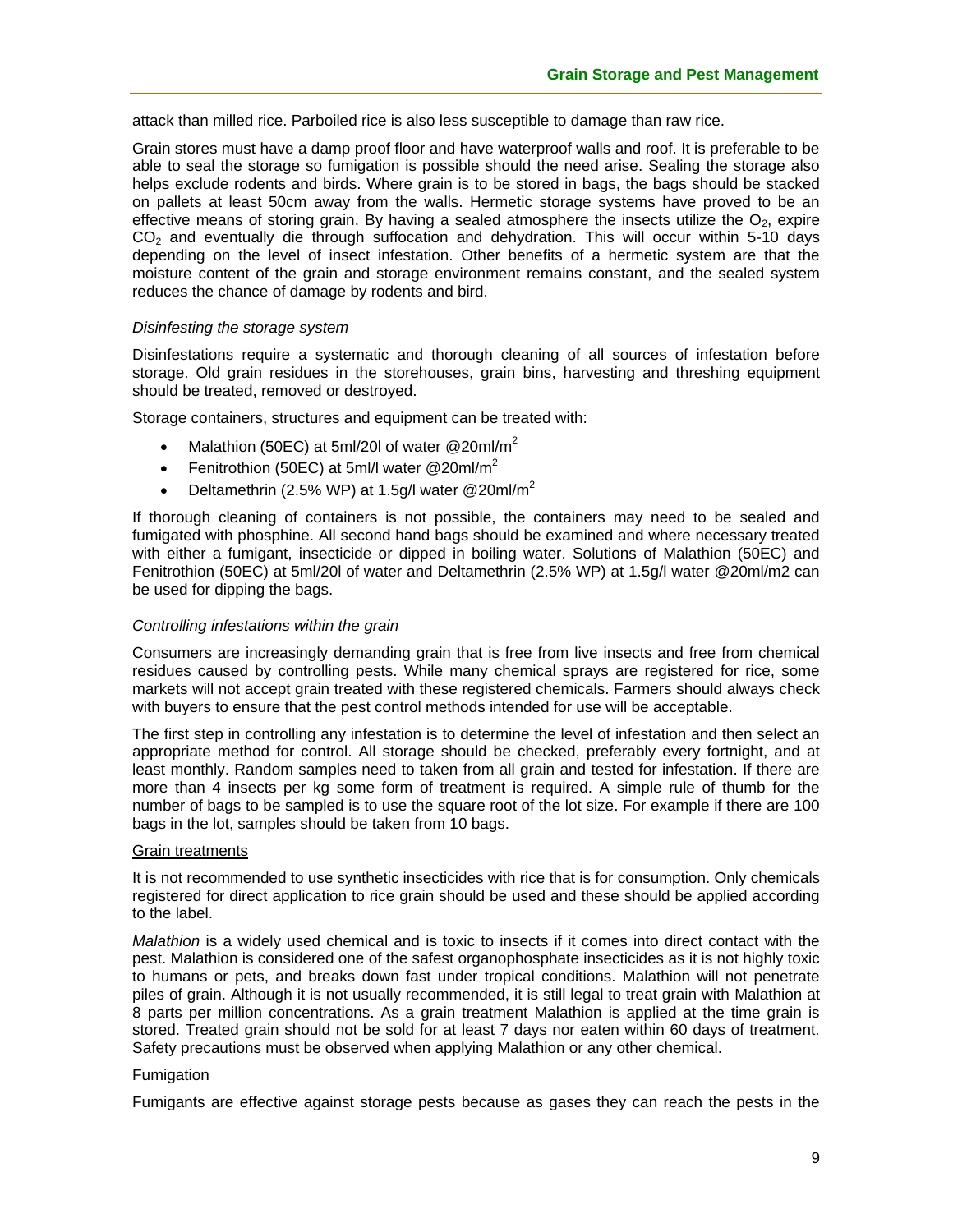most remote hiding place. The range of safe fumigant chemicals that can be used is now restricted to phosphine and carbon dioxide.

#### *Phosphine fumigation*

Phosphine fumigation is undertaken using tablets and pellets. These tablets and pellets release phosphine gas when they come into contact with humid air. Phosphine is toxic to all insects. When insects are exposed to fumigation in a sealed environment all stages of development from the eggs, larvae, pupae to adults are killed.

Phosphine does not impair the grain nor leave residues that could be hazardous to the consumer when correctly applied and the grain aerated. Care must be taken when using phosphine as a gas as it is very toxic to humans. Fumigation must take place in an enclosure that can be tightly sealed. Once the exposure time is ended, the grain must be aerated and the bin checked for residual phosphine gas before entry.

| Temperature (°C) | Tablets (days) | Pellets (days) |  |
|------------------|----------------|----------------|--|
| Under 5          | No fumigation  | No fumigation  |  |
| $5 - 10$         | 10             |                |  |
| $11 - 15$        | 5              |                |  |
| $16 - 25$        | 4              |                |  |
| Over 25          | 3              |                |  |

|  | Table 1: Minimum Exposure times at 60% Relative Humidity |  |  |  |
|--|----------------------------------------------------------|--|--|--|
|  |                                                          |  |  |  |

| Example: at 25°C, the minimum exposure time for tablets and/or pellets is 3 days |  |
|----------------------------------------------------------------------------------|--|
|----------------------------------------------------------------------------------|--|

#### *Carbon dioxide fumigation*

Insects need oxygen for respiration. With carbon dioxide fumigation, much of the oxygen in the storage bin is replaced by carbon dioxide that suffocates, dehydrates and also produces toxic chemicals in the blood of the insects. To be effective, elevated carbon dioxide levels must be maintained until all insects die. The required exposure time depends on the percentage of carbon dioxide and the temperature of the grain. The cost of  $CO<sub>2</sub>$  fumigation is high.

| Grain Temperature (°C) | Minimum $CO2$ Levels (%) | Days for control |
|------------------------|--------------------------|------------------|
| 25-30                  | 80                       | 8.5              |
| 25-30                  | 60                       |                  |
| 25-30                  | 40                       |                  |
| 25-30                  | 20                       | Weeks to months  |

| Table 2: Guidelines for Carbon Dioxide Application |  |  |  |
|----------------------------------------------------|--|--|--|
|----------------------------------------------------|--|--|--|

#### Physical conditions

#### *Temperature*

The ideal temperature for stored product insect growth is  $25{\cdot}30^{\circ}$ C. The lower the grain temperature the slower the insect populations increase. Aerating the grain immediately after harvest so the grain is cooled will significantly reduce insect infestation. At  $15^{\circ}$ C the insects stop laying eggs and development stops. At lower temperatures insects will die.

High temperatures will also kill all stages of insects (eggs, pupae, larvae and adult) if exposed for a sufficient period of time. The most realistic use of high temperature is at drying or in some instances when the grain is being removed from storage for sale. Generally insects need to be exposed to temperatures of  $50-55^{\circ}$ C for at least 15 minutes.

#### *Impact*

Certain insects are vulnerable to the physical impact caused by moving grain. Pneumatic conveyers subject the grain kernels to large forces and operate at high pressure. As insects go through the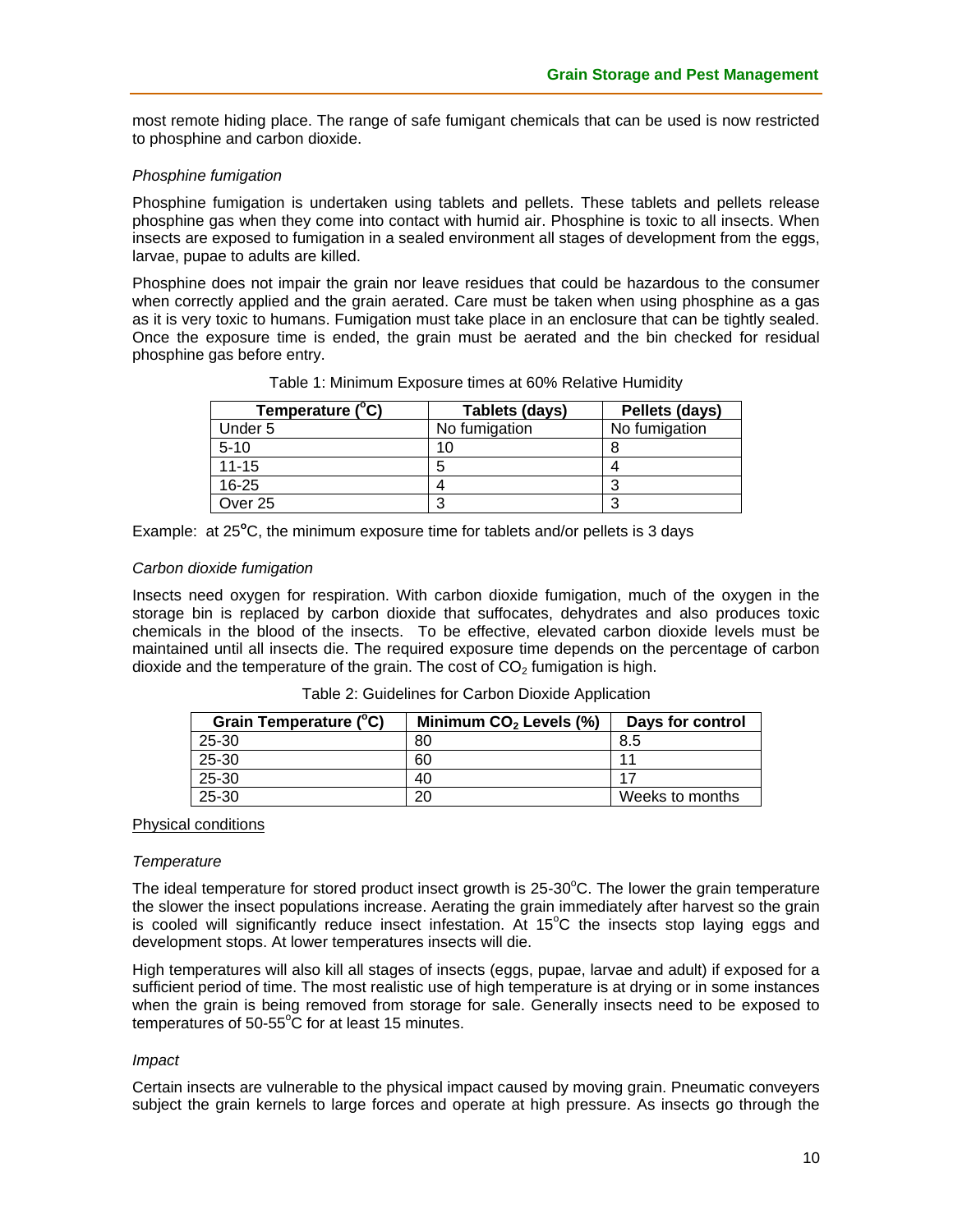pneumatic conveyer they are killed. Like high temperature this method may be useful when the grain is being moved for sale.

#### *Diatomaceous earth*

Control of some insects (e.g. rusty grain beetle) can be achieved by using a non-toxic dust made from prehistoric diatoms. When the insect comes in contact with this dust, the waxy covering on the exoskeleton is absorbed, leaving them prone to dehydration and death. The product is applied as the grain is loaded into the bin and is most effective when applied to dry grain at harvest. Control can take up to 5-6 weeks.

# **6.2 Fungi in stored rice**

Contamination of seed and grain with fungal organisms may result in poor germination, seedling vigor or grain quality. Storage fungi usually invade grain or seed during storage and are generally not present in large quantities before harvest in the field. The most common storage fungi are species of Aspergillus and Penicillium. These fungi are widely distributed and almost always present. Contamination occurs through small quantities of spores contaminating the grain as it is going into storage from the harvest, in handling and storage equipment or from spores already in the storage structures. Under high temperatures and moisture this small amount of inoculum can increase rapidly. The development of fungi is influenced by the:

- Moisture content of the stored grain
- **Temperature**
- Condition of the grain going into storage
- Length of time the is grain stored and
- Amount of insect and mite activity in the grain.

Fungi cause two distinct problems in storage grains. These are grain spoilage from fungal growth or molds and the production of poisonous mycotoxins. Grain spoilage causes poor germination, loss of weight, loss of nutritive value, poor milling quality and deterioration in flavor and color of the rice. While the losses from spoilage may be of greater economic significance, they are less dangerous than the presence of mycotoxins. Mycotoxins are poisonous chemical compounds produced by certain fungal species that infect crops. While these fungi are not common in rice they have been isolated from rice.

#### **Management Options**

#### *Safe Storage Conditions*

Grain damage by fungi will be reduced when grain and seed is:

- 1. Stored at moisture contents below 13-14%. It is important to be aware that there is variation in moisture content through a grain mass and fungi will grow where moisture is suitable and not according to the average moisture content of the grain stack
- 2. Stored at temperatures below  $20^{\circ}$ C and above  $400^{\circ}$ C.
- 3. Not cracked and broken kernels or contain large amount of foreign material broken or cracked kernels are more likely to be contaminated going into storage and more likely to be invaded once they are in storage than whole kernels.
- 4. Free from fungi coming into store. Grains moderately invaded by storage fungi develop damage at lower moisture content, at a lower temperature and in a shorter time period than grain free or almost free of storage fungi.
- 5. Stored for a shorter period. Grain that is to be stored for only a few weeks before processing can be stored safely with a higher moisture content and more extensive invasion by storage fungi and can be kept at a higher temperature than grain that is to be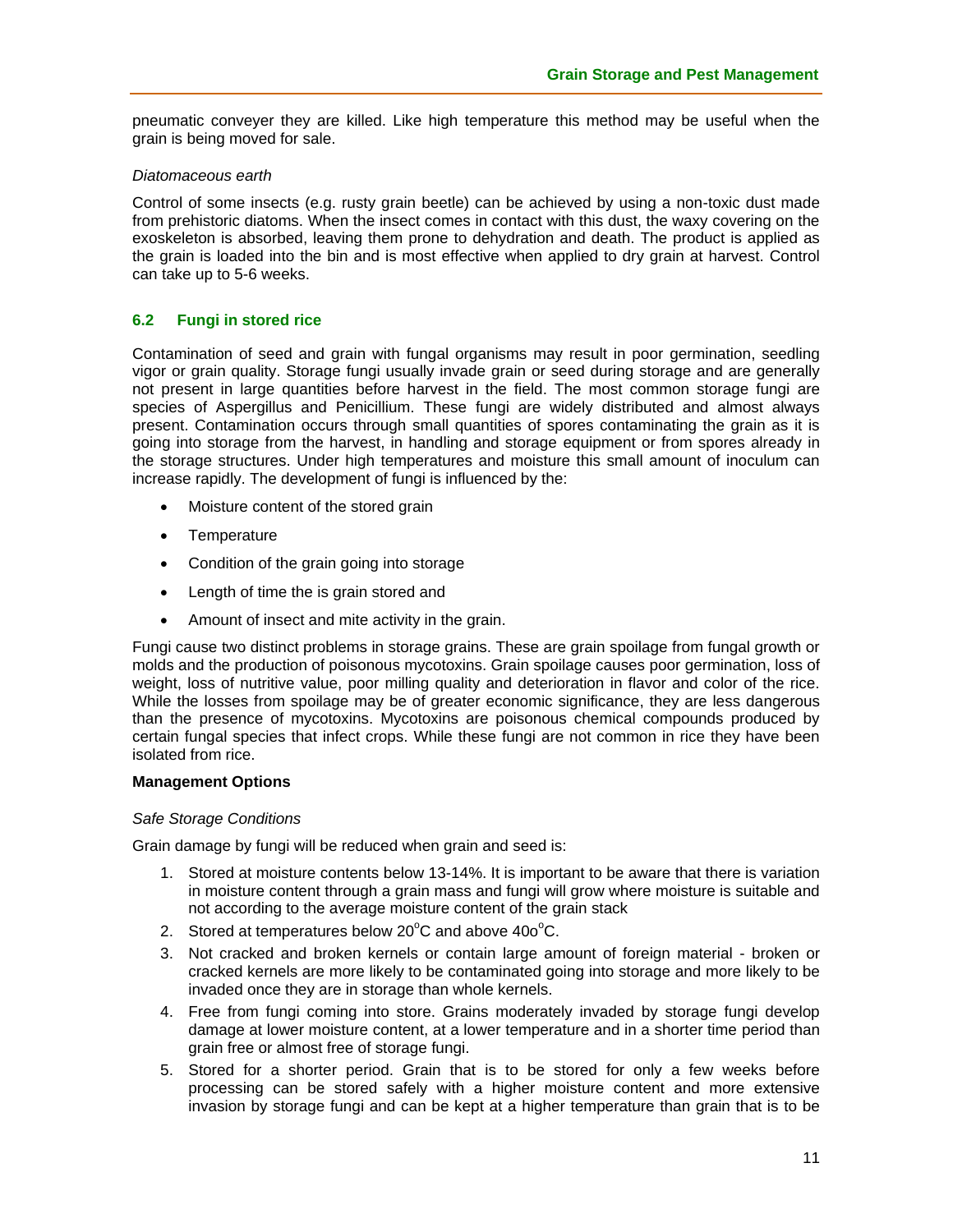stored for months or years.

6. Free from insect and mites. Insects and mites can carry fungal spores on their bodies thus introducing storage fungi into the grain mass. Insect activity in a grain mass leads to an increase in both the temperature and moisture content of the grain surrounding the insect infestation. In these 'hot spots' conditions may be favorable for mold growth.

#### *Grain treatment*

Infected seeds can be treated by either physical or chemical treatments, or a combination of both methods. Seed borne bacteria can be treated by dry heat at  $65^{\circ}$ C for 6 days or dipping in hot water treatment at 52-55°C. Seeds can also be treatment with fungicides such as Dithane M-45 and Benlate at the rate of 3 grams kg<sup>-1</sup>.

The most effective method of treating mycotoxin problems is avoidance. This is possible by drying the grain to a safe moisture content before storage, reducing physical damage to the grain during harvesting and storage and ensuring clean, dry insect-proof storage conditions.

#### *Minimize Damage*

Little can be done to prevent or reduce the invasion of crops in the field by fungi. However, the following recommendations should help prevent storage fungi problems or minimize damage from storage fungi in stored grains.

- 1. Harvest as soon as the moisture content allows for minimum grain damage.
- 2. Adjust the harvesting equipment for minimum kernel or seed damage and maximum cleaning.
- 3. Clean all grain harvesting and handling equipment thoroughly before beginning to harvest. Clean bins or storage facilities thoroughly to remove dirt, dust and other foreign material, crop debris, chaff and grain debris.
- 4. Clean grain going into storage to remove lightweight and broken kernels or seeds as well as foreign material and fines.
- 5. Moisture content is by far the most important factor affecting the growth of fungi in stored grain. After harvest, grain should be dried to safe moisture contents as quickly as possible.
- 6. Aerate grain to safe and equalized temperatures through the grain mass.
- 7. Protect grain from insect and mite damage.
- 8. Check stored grain on a regular basis and aerate as needed to maintain low moisture and proper temperature.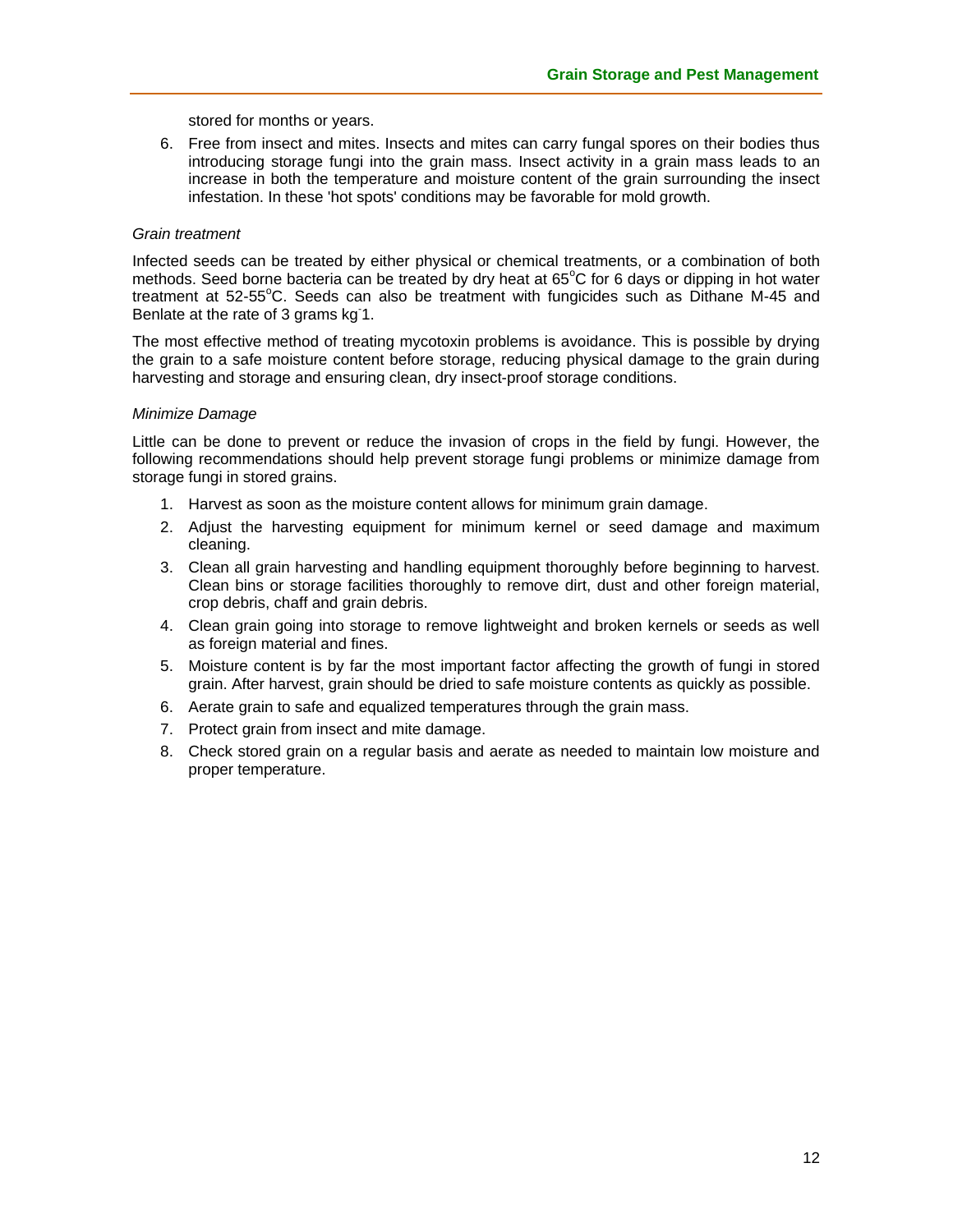## **6.3 Rodents in storage**

Rats have been estimated to damage more than 1% of the world cereal crops and, in developing countries, estimates of 3-5% have commonly been reported. There are around 50 diseases which can be transferred to humans by rodents, including typhoid, paratyphoid, and scabies. In addition, rodents may be vectors of a large number of diseases affecting domestic animals. As rodents prefer food rich in proteins and vitamins and feed mainly on the embryo, they cause particular damage to the nutritional value and germination ability of seeds.

The three most important rodent species are:

- Black rat or House rat *(Rattus rattus)*
- Norway rat or Common rat *(Rattus norvegicus)*
- House mouse (Mus musculus)

There are also a number of species that are of great importance in specific regions:

- Multi-mammate rat *(Mastomys natalensis)* in Africa and the Middle East;
- Bandicoot rat *(Bandicota bengalensis)* in Southern and South East Asia;
- Pacific rat *(Rattus exulans)* in South East Asia, also occurring in Southern Asia

Their teeth characterize rodents. They have a pair of incisor teeth in the upper and lower jaws. The incisors are curved inwards and have an extremely hard anterior coating. The softer inside layer is worn down much more rapidly than the hard, outer layer. This means that the teeth are continually kept sharp, enabling them to damage even materials such as masonry and electric cables. The incisors do not stop growing. This means that the animals are forced to gnaw steadily in order to wear them down. Rats and mice cause losses in a number of ways.

#### *1. Feeding on stored produce*

Rats consume about 25 gm of food per day and mice eat approximately 3-4 gm per day. Besides eating stored produce, rodents contaminate a lot of the stored produce with urine, feces, hair and pathogenic agents. As it is extremely difficult to remove contamination, infested batches often have to be declared unfit for human consumption.

#### *2. Damage to material and equipment*

(e.g. tarpaulins, bags, pallets, sprayers) and to the store itself (cables, doors).

These often lead to subsequent damage:

- Produce leaking out of damaged bags or storage containers
- Bag stacks collapsing due to damage to the lower layers
- Short circuits leading to sparks or fire from cables being chewed
- Silos and warehouses may subside or even collapse as a result of being undermined
- Drainage canals around a store may be damaged.

#### **Signs of rodent infestation**

When there are signs of rodent infestation, it is necessary to conduct a thorough investigation of the store, its immediate surrounding area and neighboring land. There are a large number of clear signs of rodent infestation:

Live animals: Rodents are mainly active at night. If animals are nonetheless seen during the daytime, this is a sign of an already advanced stage of infestation.

Droppings: The shape, size and appearance of droppings can provide information as to the species of rodent and the degree of infestation. The droppings of Norway rats are around 20mm in length and are found along their runs. The droppings of Black rats are around 15mm long and are shaped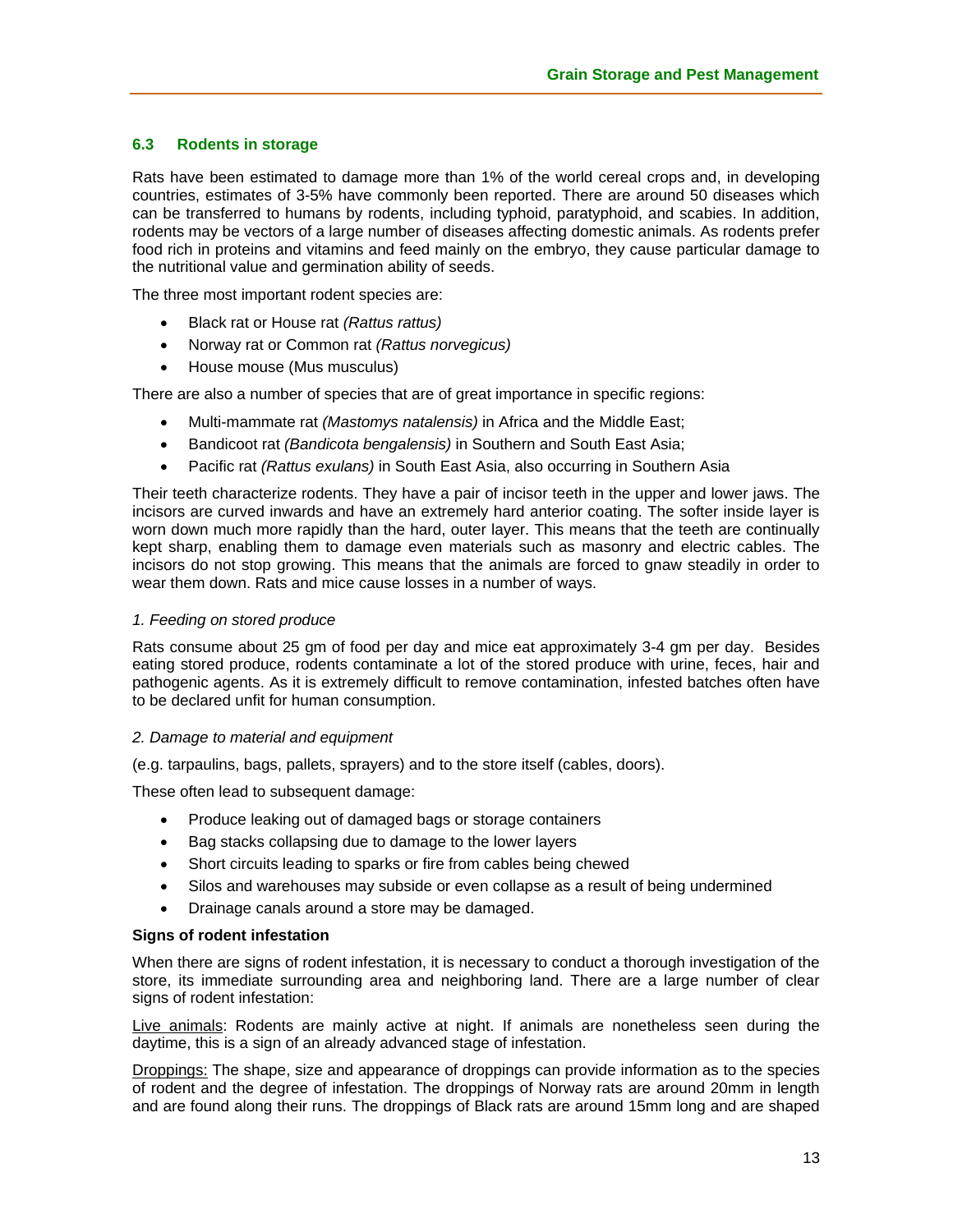like a banana. Mouse droppings are between 3 and 8mm in length and irregular in shape. Droppings are soft and shiny when fresh, becoming crumbly and matt black or gray in color after 2 - 3 days.

Runs and tracks: Runs, such as those of Norway rats, are to be found along the foot of walls, fences or across rubble. They virtually never cross open areas of land, but always pass through overgrown territory, often being concealed by long grass. Runs inside buildings can be recognized by the fact that they are free of dust. The animal's fur coming into contact with the wall leaves dark, greasy stains. Even Black rats, which do not have any fixed runs, can leave similar greasy stains at points which they pass regularly, e.g. when climbing over roof beams.

Footprints and tail marks: Rats and mice leave footprints and tail marks in the dust. If you suspect there might be rodent infestation, scatter some sort of powder (talcum powder or flour) on the door at several places in the store and later check for traces. The size of the back feet serves as an indication of the species of rodent:

- Back feet larger than 30mm: Black rat, Norway rat, Bandicoot rat.
- Back feet smaller than 30mm: House mouse, Multi-mammate rat, and Pacific rat.

Tell-tale damage: Rats leave relatively large fragments of grain they have nibbled at (gnaw marks). They generally only eat the embryo of maize. Sharp and small leftovers are typical for mice. Damaged sacks where grain is spilled and scattered can be a further sign of rodent attack. Small heaps of grain beneath bag stacks are a clear sign. These should be checked for using a torch on regular controls.

Attention should be paid to damaged doors, cables and other material.

Burrows and nests: Depending on their habits, rodents either build nests inside the store in corners as well as in the roof area or in burrows outside the store. Rat holes have a diameter of between 6 and 8cm, whereas mice holes are around 2cm in diameter. These holes can be found particularly in overgrown areas or close to the foundations of a store.

Urine: Urine traces are fluorescent in ultraviolet light. Where available, ultraviolet lamps can be used to look for traces of urine.

#### **Preventive measures**

The most essential factors for the occurrence of rodents are:

- Sufficient supplies of food
- Protected places in which to build burrows and nests
- Hiding places
- Access to produce

Good store management and preventive measures taken as part of an integrated control program can help to deal with these factors.

#### *Storage Hygiene and Technical Measures*

- Keep the store absolutely clean! Remove any spilt grain immediately as it attracts rodents!
- Store bags in tidy stacks set up on pallets, ensuring that there is a space of Im all round the stack!
- Store any empty or old bags and fumigation sheets on pallets, and if possible in separate stores!
- Keep the store free of rubbish in order not to provide the animals with any places to hide or nest! Bum or bury it!
- Keep the area surrounding the store free of tall weeds so as not to give the animals any cover! They have an aversion to crossing open spaces.
- Keep the area in the vicinity of the store free of any stagnant water and ensure that